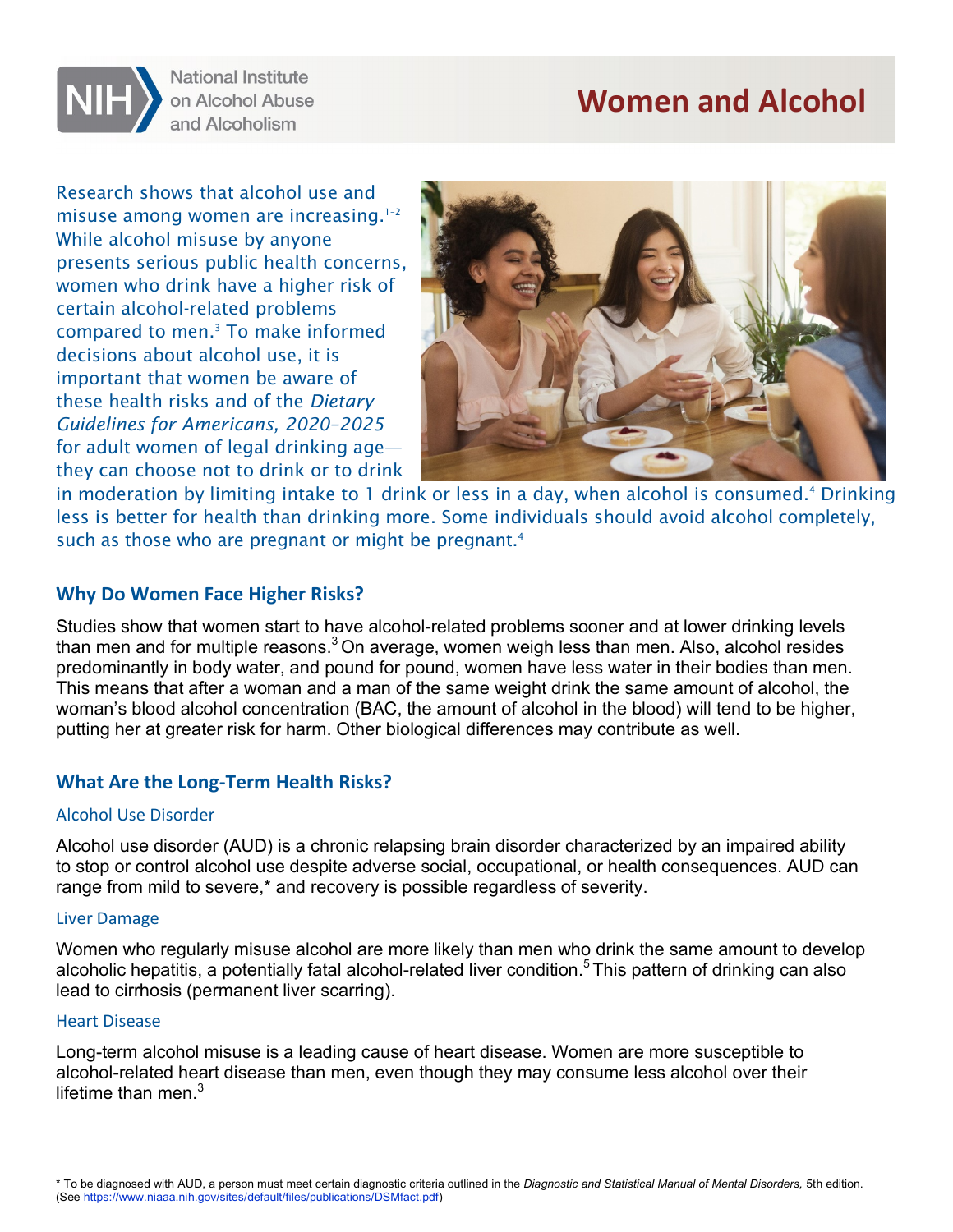#### Brain Damage

Research suggests that alcohol misuse produces brain damage more quickly in women than in men.<sup>6</sup> In addition, a growing body of evidence shows that alcohol can disrupt normal brain development during the adolescent years, and there may be differences in the impact of alcohol on the brains of teen girls and boys who drink.7 For example, in one study, teen girls who reported binge drinking, but not teen boys who reported binge drinking, showed less brain activity and worse performance on a memory test than peers who drank lightly or abstained.8 Similarly, teenage girls who drank heavily showed a greater reduction in the size of important brain areas involved in memory



and decision-making than teenage boys who engaged in heavy drinking.<sup>9</sup> Women also may be more susceptible than men to alcohol-related blackouts, which are gaps in a person's memory for events that occurred while they were intoxicated. These gaps happen when a person drinks enough alcohol to temporarily block the transfer of memories from short-term to long-term storage—known as memory consolidation—in a brain area called the hippocampus.10



#### Breast Cancer

There is an association between drinking alcohol and developing breast cancer. Studies demonstrate that women who consume about 1 drink per day have a 5 to 9 percent higher chance of developing breast cancer than women who do not drink at all.<sup>11–13</sup> That risk increases for every additional drink they have per day.

#### Alcohol and Pregnancy

Any drinking during pregnancy can be harmful. Prenatal alcohol exposure can cause physical, cognitive, and behavioral problems in children, any of which can be components of fetal alcohol spectrum disorders (FASD). (See https://www.niaaa.nih.gov/ publications/brochures-and-fact-sheets/fetal-alcohol[exposure for more information on fetal alcohol syndrome](https://www.niaaa.nih.gov/publications/brochures-and-fact-sheets/fetal-alcohol-exposure)  and FASD.) Drinking during pregnancy can also increase the risk for preterm labor.

## **Some women should avoid alcohol entirely, including:**

- **»** Anyone who is pregnant or trying to conceive<br>**»** Anyone younger than age 21
- **»** Anyone younger than age 21
- sleeping pills, pain relievers, and anti-anxiety medications **»**  Anyone who takes medications that can interact negatively with alcohol, such as sedative drugs,